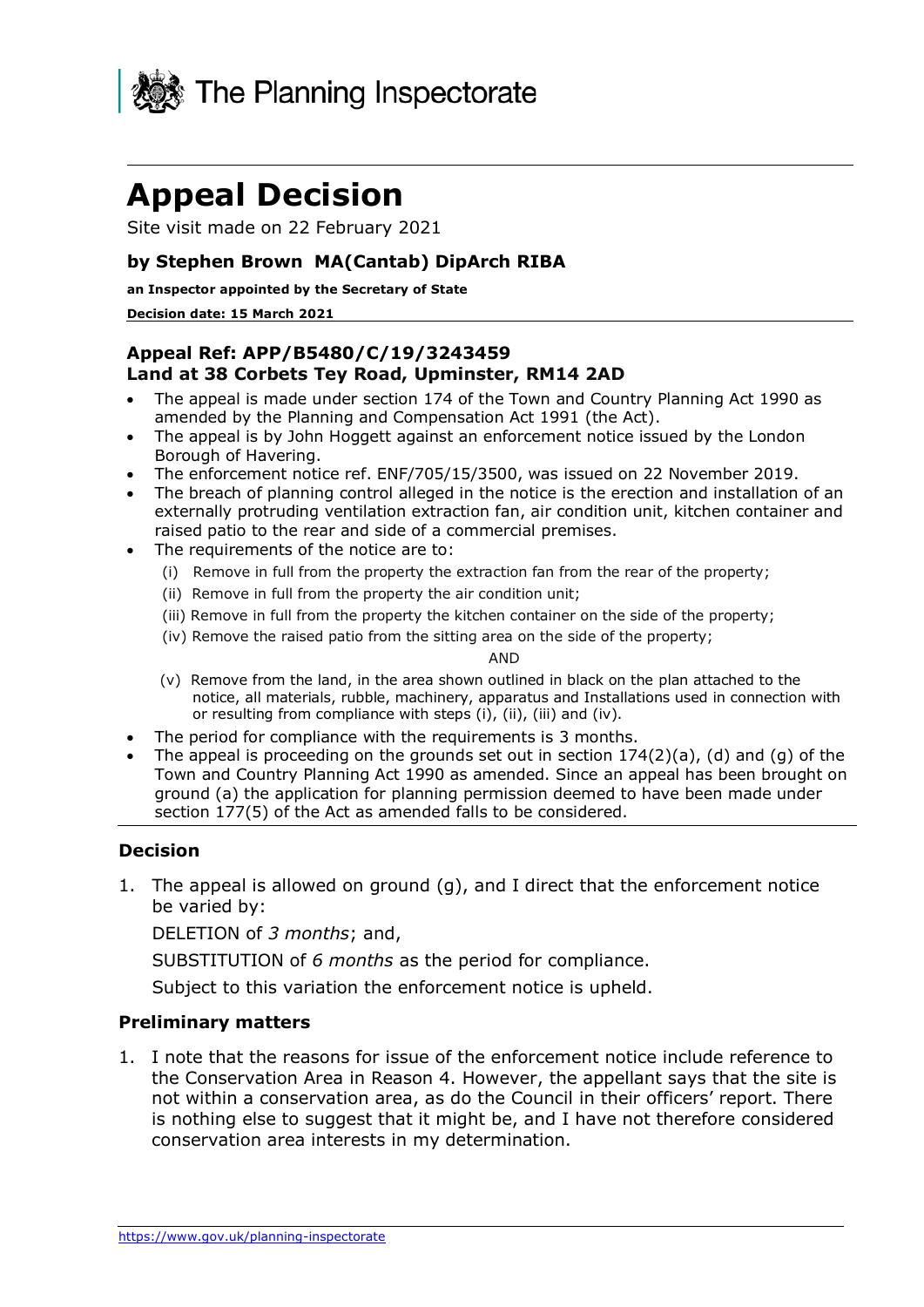## **Background**

- 2. The appeal property is a two-storey building on the north-western corner of the predominantly retail/commercial premises and now has a café on the ground floor. I understand it was previously a print shop before a period of vacancy. junction of Corbets Tey Road with Stewart Avenue. It is within a parade of
- 3. A 2015 planning application for change of use of the premises from Use Class A1 to Use Class A3 was withdrawn<sup>1</sup>. A further application for the same development remains, pending determination<sup>2</sup>. The Council say the reason for non-determination was the appellant's refusal to provide further information. I understand the primary reason for not being able to permit the scheme was in relation to the extract flue, and that as a result no enforcement action was taken against the change of use itself.
- 4. The external ventilation extraction fan was no longer there at the time of my visit. Photographs from January 2018 show that it comprised a large diameter galvanized steel duct fixed to the western elevation of the rear outshot to the building, coming out of the wall just below first floor level and terminating with a right-angled bend at approximately the ridge-height of the outshot, and with the exhaust facing towards the adjacent house no. 2a Stewart Avenue. In photographs from June and September 2019 it can be seen that the lower part of the duct had been removed.
- 5. Furthermore, the raised patio was no longer there. A Google Street View image – dated August 2018 – shows a raised timber seating area covered with a green material – probably artificial grass – with timber posts around the three open sides. The platform appeared to be in the region of 250mm high. I saw that in its place there are now white planting boxes with spiky plants surrounding the seating area.
- 6. Although the external ventilation equipment and the raised patio have been removed, they were on site when the enforcement notice was issued and remain part of the allegation. If I were to vary the notice by omitting them from the requirements it would have the effect of granting planning permission for these items as a result of the provisions of s.173(11) of the Act. I have therefore continued to consider these items.
- 7. The air-conditioning unit is fixed to the southern flank of the building at about first floor level. The kitchen container stands within the fenced yard to the south of the building with gates onto Stewart Avenue. It is a black-painted steel container some 600mm higher than the enclosing fence. There is an extract duct protruding from its roof with the exhaust pointing towards no. 2a Stewart Avenue.

# **The appeal on ground (d)**

 8. This ground is that the alleged breach is immune from enforcement action as a result of the passage of time. The matters alleged to be in breach are operational development that would gain immunity if substantially complete four or more years before the enforcement notice was issued on 22 November 2019. In a case on ground (d) - known as a 'legal' ground – it is long-standing

 $^{\rm 1}$  Application ref. P0859.15, withdrawn 7 August 2015.<br><sup>2</sup> Application ref. P1762.15, received by the Council on 4 December 2015 but un-determined.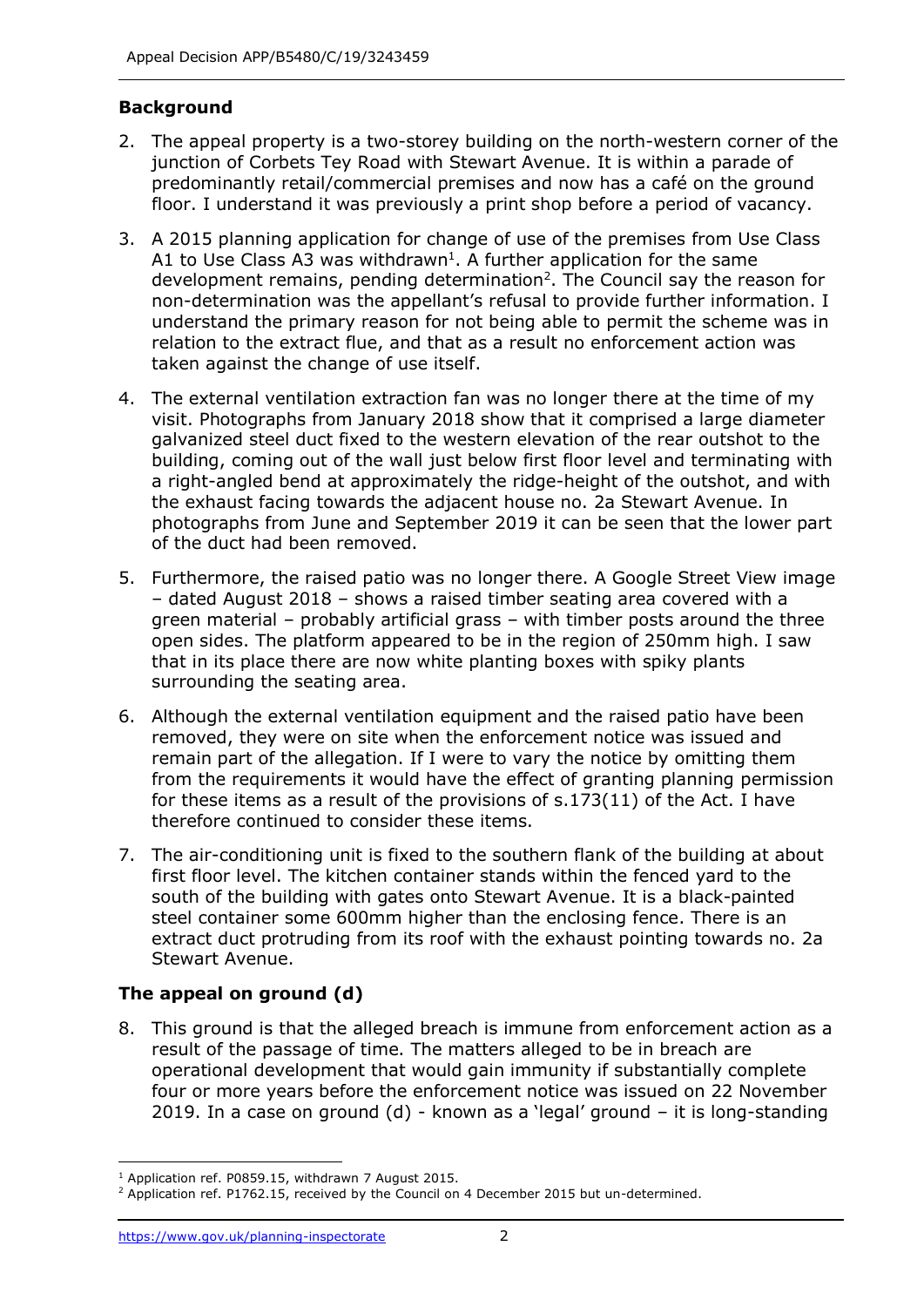law that the burden of proof is on the appellant to show that this is the case on the balance of probabilities.

- 9. Furthermore, the courts have found that if a local planning authority has no evidence itself, nor any from others, to contradict or otherwise make an appellant's version of events less than probable, there is no good reason to refuse the application, provided the appellant's evidence alone is sufficiently precise and unambiguous to justify the case on the balance of probability.
- 10. It is apparent from the Council's photographs and Google Street View images that in August 2015 none of the items enforced against had been installed or constructed. Street View images from August 2017 show the extract duct and but no air-conditioning unit. Council photographs from January 2018 show a similar situation, with the raised patio complete but surrounded by posts with ropes between. Later photographs from June 2019 show the air-conditioning unit and container, but with the extract duct partly dismantled. At this stage the raised patio was in what I understand to be its final form with whitethe container, and the raised patio with surrounding posts partly completed, painted slats between the posts.
- 11. It is conceivable that the extract duct and container were installed between August 2015 and the critical date of 23 November 2015. However, the extract duct had been partly dismantled by June 2019, so could not have been substantially complete for 4 or more years. Furthermore, the air-conditioning unit was not installed until some time after January 2018 and that too could not have been in place for the requisite 4 years. As to the raised patio, this cannot be regarded as substantially complete until it was in its final form – that is between January 2018 and June 2019. Again, this fails to achieve the necessary 4-year period.
- 12. Although the kitchen container and its extract ventilation were in place by June 2018, there is nothing to indicate the actual time when they were introduced. In a case of this sort, I would expect to see documentary evidence to demonstrate the time of installation - such as receipts for building works, purchases of equipment, photographs of works in progress, and possibly been put in, and I regard the appellant's evidence as far from precise in this affidavits and installation certificates from contractors. No such material has respect.
- 13. The appellant argues that the details of the ventilation extract duct were included in the 2015 planning applications, and that the Council are fully aware of this. That may be so, but inclusion on a drawing does not demonstrate that the equipment had already been installed, and with regard to the first application on 7 August 2015 the photographic evidence is that the duct was not yet there. Although it appeared to be complete by August 2017, as noted above it had been partly dismantled by June 2019. On this basis it cannot be said that this installation had been substantially complete for any 4-year period.
- 14. I conclude that on the balance of probabilities no part of the development enforced against was substantially complete for a four-year period prior to issue of the enforcement notice on 22 November 2019. The appeal on ground (d) therefore fails.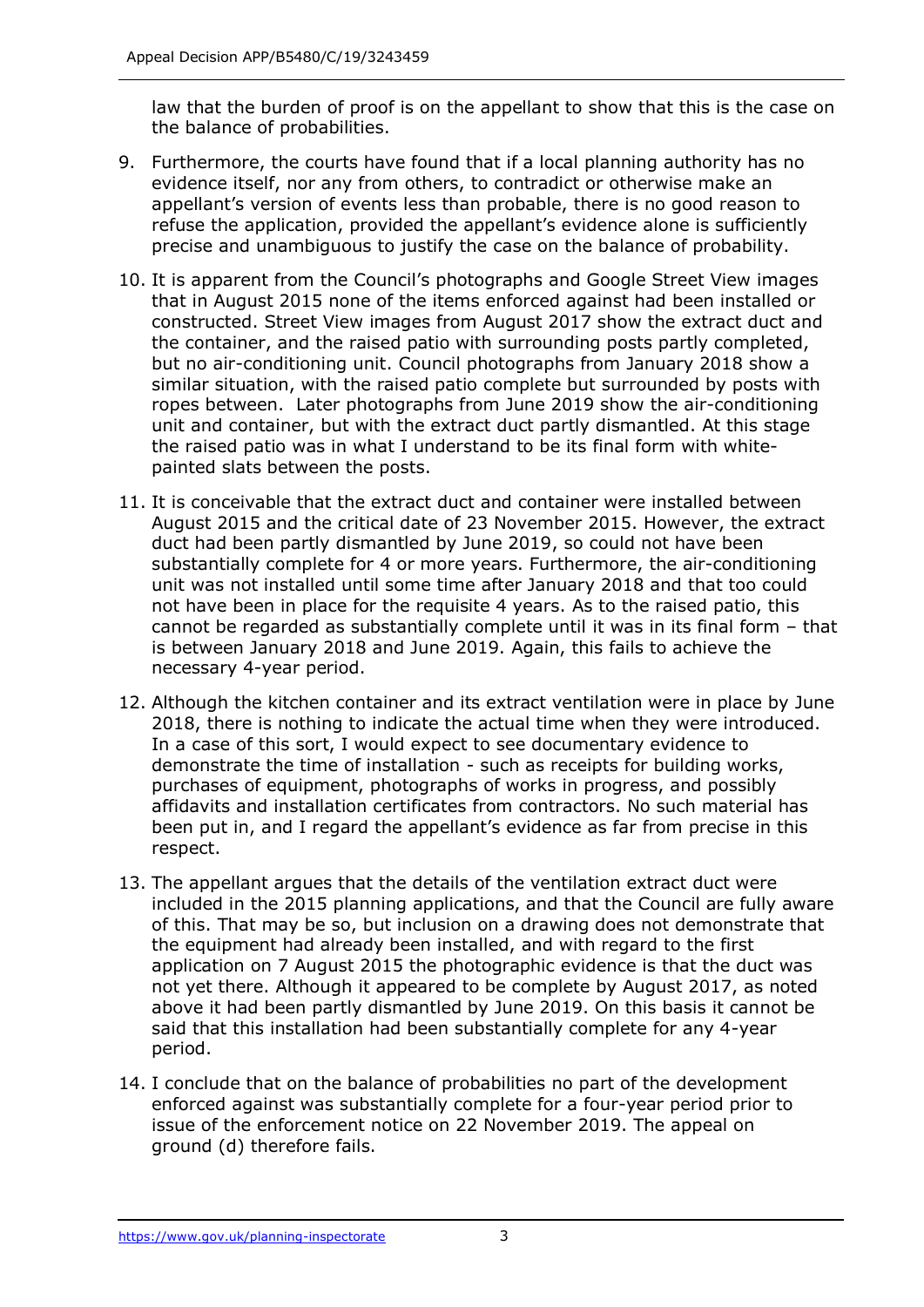## **The appeal on ground (a) and the deemed planning application**

- 15. This ground is that planning permission should be granted for the matters alleged in the enforcement notice. From all that I have seen and read I consider the main issue to be:
	- • The effect of the external ventilation extraction fan, the air-conditioning unit, the kitchen container and the raised patio on the character and appearance of the street scene and the area in the vicinity of the appeal site.
- 16. This part of Corbets Tey Road is a broad street with parades of shops on both sides, and wide tree-lined pavements. Stewart Avenue is a relatively quiet residential street of predominantly semi-detached houses, and again is lined with trees. Buildings in the vicinity of the appeal site are in a uniform and quite limited range of materials – mainly red brick, red roof tiles and white or cream- painted render. The corner position of no. 38 means that the southern side of the building is prominent in views from the south along Corbets Tey Road and from the west along Stewart Avenue.
- 17. The ventilation duct on the exterior of the back of the building was close to the south-western corner, and was highly conspicuous from the street, as well as from the rear gardens of adjacent Stewart Avenue dwellings, as a result of its the air-conditioning unit is a substantial intrusive feature attached to the southern side of no. 38, readily visible above the black kitchen container and fenced compound. While there are other examples of extract ducts and air- conditioning units in the vicinity, I do not know the planning status of these. Furthermore, I saw several that are in very much less conspicuous positions than that on the appeal property. height, bulky form and incongruous industrial type construction. In the context of the well-maintained domestic style buildings and the relatively uniform constructional materials it appeared as an alien and intrusive feature. Similarly,
- 18. As regards the kitchen container, this has an extract exhaust attached to the roof and facing towards 2a Stewart Avenue. It appears as a bulky industrial type construction largely filling the space of the fenced compound. The fencing and container together create an intrusive mass at the side of the building. This is quite out of place particularly when seen in the context of the broad pavements of Corbets Tey Road, and the open garden spaces to the fronts of the Stewart Avenue houses. Although the impact of the fencing is mitigated to some extent by the artificial foliage attached to its eastern face, this does not significantly lessen the bulky appearance of this part of the development. I also note that although the Council object to the fence itself it is not a part of the development enforced against.
- 19. The raised timber patio to the southern side of the appeal premises was enclosed by timber posts with white cross-rail slats. Although the materials are in themselves quite inoffensive the overall form of structure had a dominant effect in this prominent corner position and appeared as an encroachment onto the wide pavement, limiting its spacious character in a harmful manner.
- 20. I conclude on the main issue that the external ventilation extraction fan, the air-conditioning unit, the kitchen container and the raised patio cause, or caused significant harm to the character and appearance of the street scene and the area in the vicinity of the appeal site.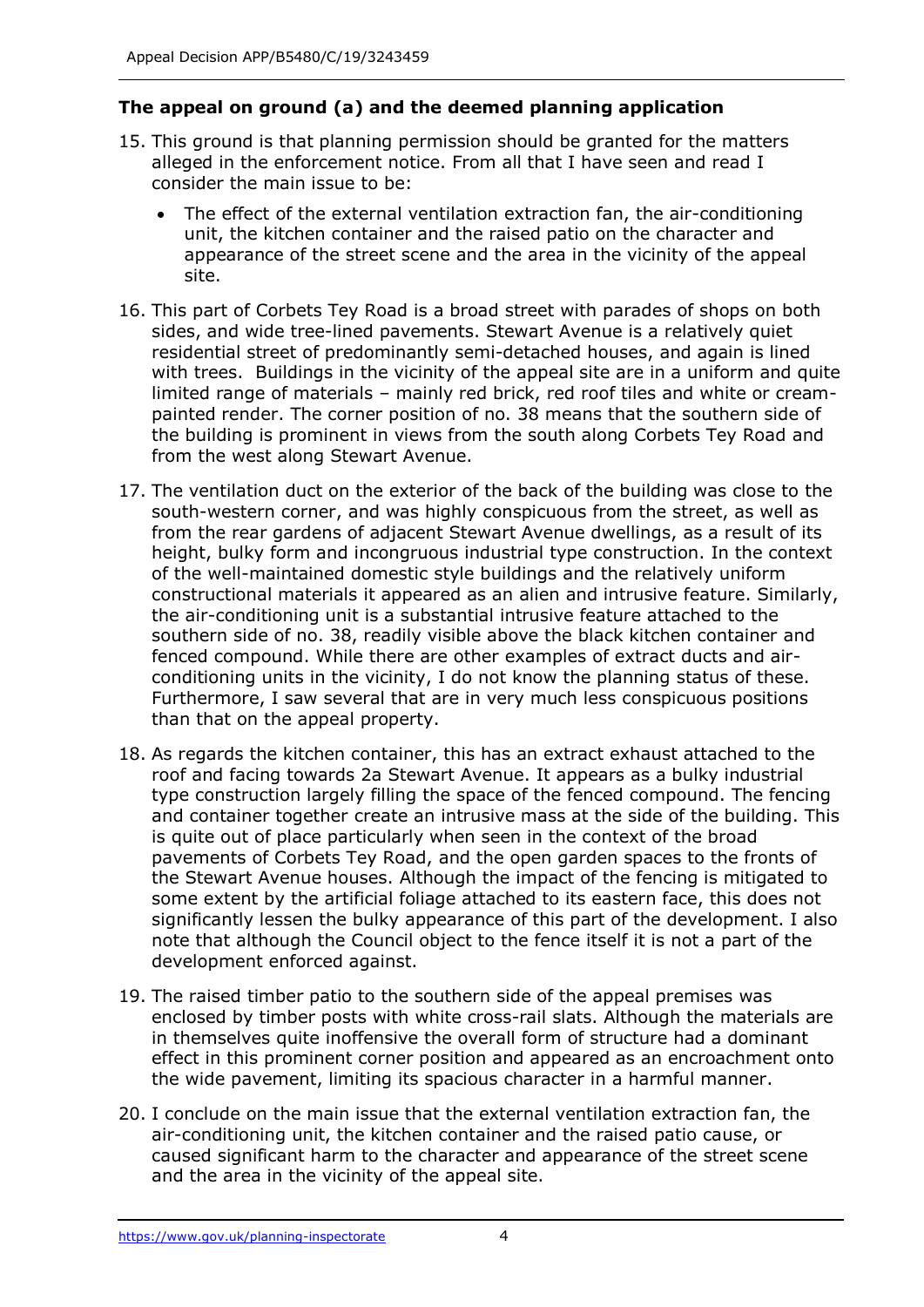- 21. The Council also object to the kitchen container and extract system on the basis that there is inadequate information to show how the mechanical ventilation system controls noise transmission and vibration, and the potential harmful effect on amenity for occupiers of residential and other property. Very little information has been provided by the appellant on this aspect of the development, and I am unable to make a clear judgement on this question. However, in my experience without adequate controls installations of this sort are likely to produce noise, vibration and odours that could cause significant nuisance. Adopting a precautionary approach and in the absence of information to indicate otherwise, I take the view that this equipment is likely to cause significant harm to amenity as a result of noise transmission, vibration and odours. This adds significant weight to my conclusion on the main issue.
- 22. The development does not accord with the development plan in particular character and ensure high quality design, and with Policies DC23, DC52, DC55 and DC61 of the London Borough of Havering Core Strategy and Development Control Policies Development Plan Document of 2008. These seek to control food and drink uses that will have an impact on the area as a result of disturbance and harm to amenity; to restrict development that causes significant harm to air quality; to prevent development that would result in exposure of residential accommodation to noise or vibrations, to protect the character and appearance of local areas, and ensure development respects distinctive local building forms. with respect to the London Plan Policy 7.4, which seeks to protect local
- 23. I appreciate that use of the appeal premises as a café when it had been vacant for a period - would be likely to contribute to the vitality of the area. I can also well understand that extract equipment and air-conditioning may be accommodated without causing harm to the character and appearance of the area, and possibly to amenity. Furthermore, an outdoor seating area can be provided without constructing a raised patio. integral to this type of business. However, these installations can be
- 24. The appeal on ground (a) therefore fails.

## **The appeal on ground (g)**

- 25. This ground is that the compliance period is too short. The appellant argues that a period of 3 months is inadequate, and that 6 months should be allowed.
- 26. In normal circumstances I consider that the 3-month period would be adequate to remove the items enforced against – particularly since the extract duct and raised patio have already been removed. However, at the present time, with severe restrictions on most activities as a result of the Covid-19 pandemic, I consider it would be reasonable to extend the compliance period to 6 months. This would also give the appellant the opportunity to make alternative arrangements for the necessary facilities to enable his business to continue, including if necessary making a planning application.
- 27. The appeal therefore succeeds to the limited degree on ground (g) and I will vary the enforcement notice accordingly.